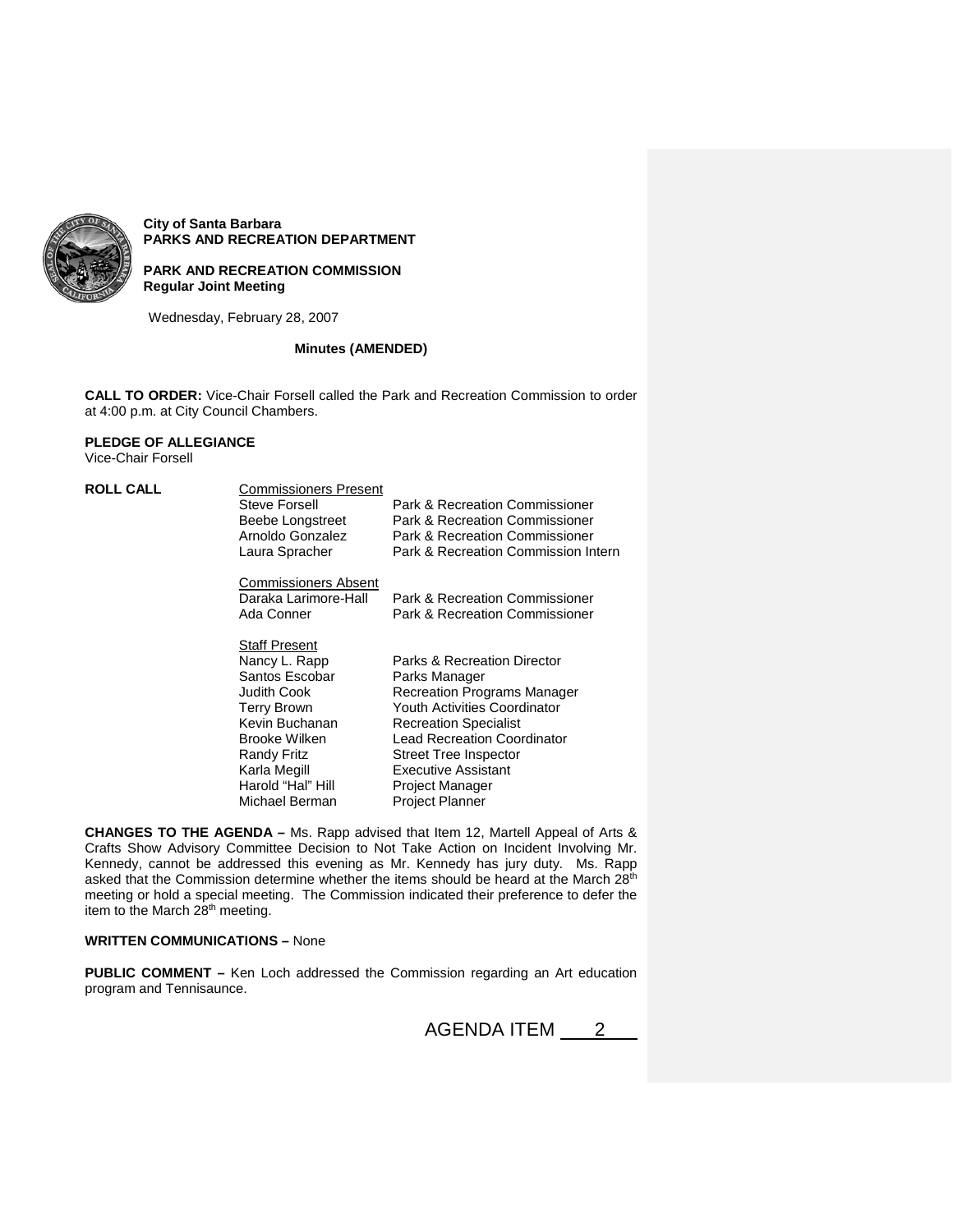### **COMMISSIONER COMMITTEE ASSIGNMENT REPORTS**

Commissioner Longstreet reported that she and on the Oak Park Bridge Ribbon-Cutting event. She further reported on the activities of the Front Country Trails Multi-Jurisdictional Task Force and the Creeks Advisory Committee. Ms. Longstreet stated that she attended one of the mobile pantry farmers markets at the Franklin Center. She said it is very useful to the community and a great program that provides very easy access. Ms. Longstreet said that she invited Jason Bryan to the Laguna Cottages where he provided a presentation to the seniors. She publicly thanked him for the presentation he provided. Ms. Longstreet further said that she went to the start of the Tour of California race, saying it is the kind of tourism we want to encourage. She said it was a great event.

## **YOUTH COUNCIL REPORT**

Intern Spracher provided that this report. Ms. Spracher said that the Youth Council has been focusing on the opening of the Teen Center. She stated that the construction is completed and a formal grand opening is set for Friday evening, March 16<sup>th</sup>. Ms. Spracher said there will be an opening for the public on Saturday, March  $17<sup>th</sup>$ . Ms. Spracher advised that the Youth Council has appointed three new members. She also said that the Youth Council is organizing a Youth Speakout, which will be scheduled for May 2007.

**1. Summary of Council Actions –** Ms. Rapp reported that staff will be providing Council with a Teen Center Update on Tuesday, March 13, 2007.

#### **2. Approval of Minutes:**

Recommendation: That the Commission waive the reading and approve the minutes of the regular meeting of January 24, 2007.

**Commissioner Longstreet moved, seconded by Commissioner Gonzalez, and passed 30 that the Commission approve the minutes of the regular meeting of January 24, 2007.**

### **VOLUNTEER RECOGNITION**

#### **3. Recognition of Mr. Paulson**

The Commission recognized Robin Paulsen and Club West volunteers who support after school track and field programs. The Commission presented Mr. Paulson and Club West with certificates of appreciation.

**4. Tree City USA – Special Appreciation to Santa Barbara Beautiful –** Mr. Escobar briefed the Commission on the Tree City USA and acknowledged the contributions and support of Santa Barbara Beautiful in helping the City achieve the designation of Tree City USA. The Commission presented Mr. Desmond O'Neill, Santa Barbara Beautiful Board member, with a certificate of appreciation.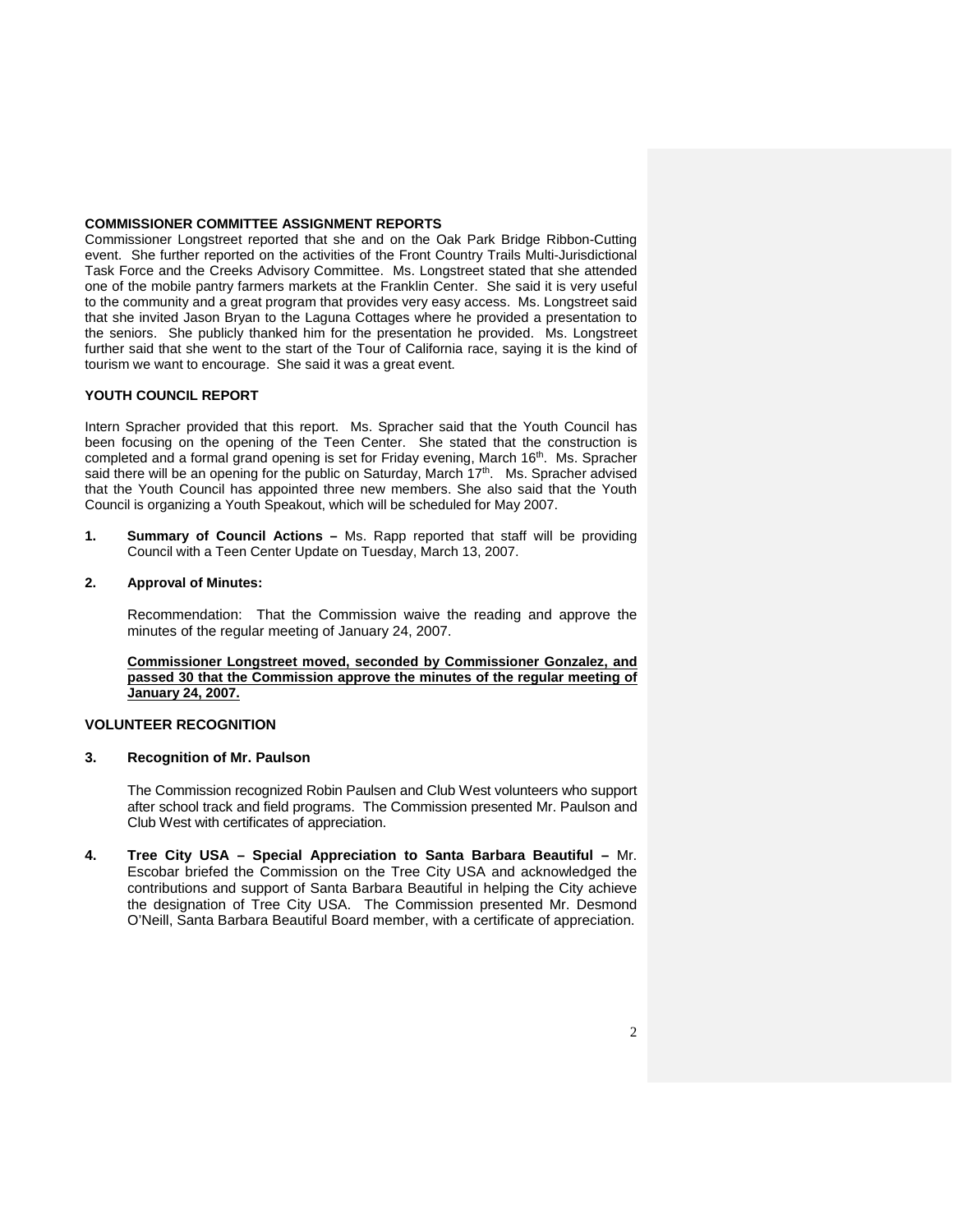## **5. Street Tree Master Plan Changes**

Recommendation: The Commission approve the recommended changes to the Street Tree Master Plan necessary for the installation of 107 street trees within the City.

Mr. Fritz briefed the Commission that the Botanic Garden has obtained and extended funding from a California ReLeaf Grant to plant 107 trees representing 5 species in Santa Barbara's urban forest. Mr. Fritz indicated that the Street Tree Advisory Committee and staff developed a list of 5 species that have characteristics suitable for planting as street trees and meet the objectives of the grant to enhance species diversity. He identified those species as: Pearl Acacia, Flaxleaf Paperbark, Fringe Tree, Cape Chestnut, and Santa Cruz Island Oak. Mr. Fritz indicated that the Street Tree Advisory Committee and staff have identified suitable planting sites where there is the opportunity to plant multiple trees in an effort to create continuity of tree type in each block.

Mr. Fritz said that the Street Tree Advisory Committee and staff recommends that the Commission approve the adoption of tree species changes to the Street Tree Master Plan for the purpose of implementing this tree planting grant.

Commissioner Gonzalez commented that he saw some spaces where there were no trees, and asked whether it is because the trees were lost or there were never any trees there.

Mr. Fritz responded saying that in those areas, there have never been trees. He further indicated that there are some areas on the East side that look as though there were palms trees there in the past, but they are no longer there. Mr. Fritz said that at this point, a new street tree will be established.

Commissioner Gonzalez commented that over the last 30 years, we have lost 20 percent of the species that we have in Santa Barbara. He asked whether when that happens we replace the trees with the same species or do we change the species. Mr. Fritz clarified that the numbers Mr. Gonzalez is referring to were developed when Dr. Muller was putting together his book "Trees of Santa Barbara", and in many cases, he was looking for individual species that existed in public areas, not necessarily tree species in general, but trees that were in parks or areas that could be publicly accessed. Mr. Fritz stated that in many cases, the diversity did not necessarily represent trees that the City took care of, but because we have planting areas on public property, it gives the City the opportunity to reintroduce some of those species that are no longer present in the inventory.

Commissioner Gonzalez asked whether staff plans to recruit volunteers at the high school. Mr. Fritz said he would like to put forth a volunteer opportunity for community service to the local high schools. He further said that he made contact with Wise Drive, a group made up of local youth on the East and Westside areas. He said it would be a nice opportunity to integrate with the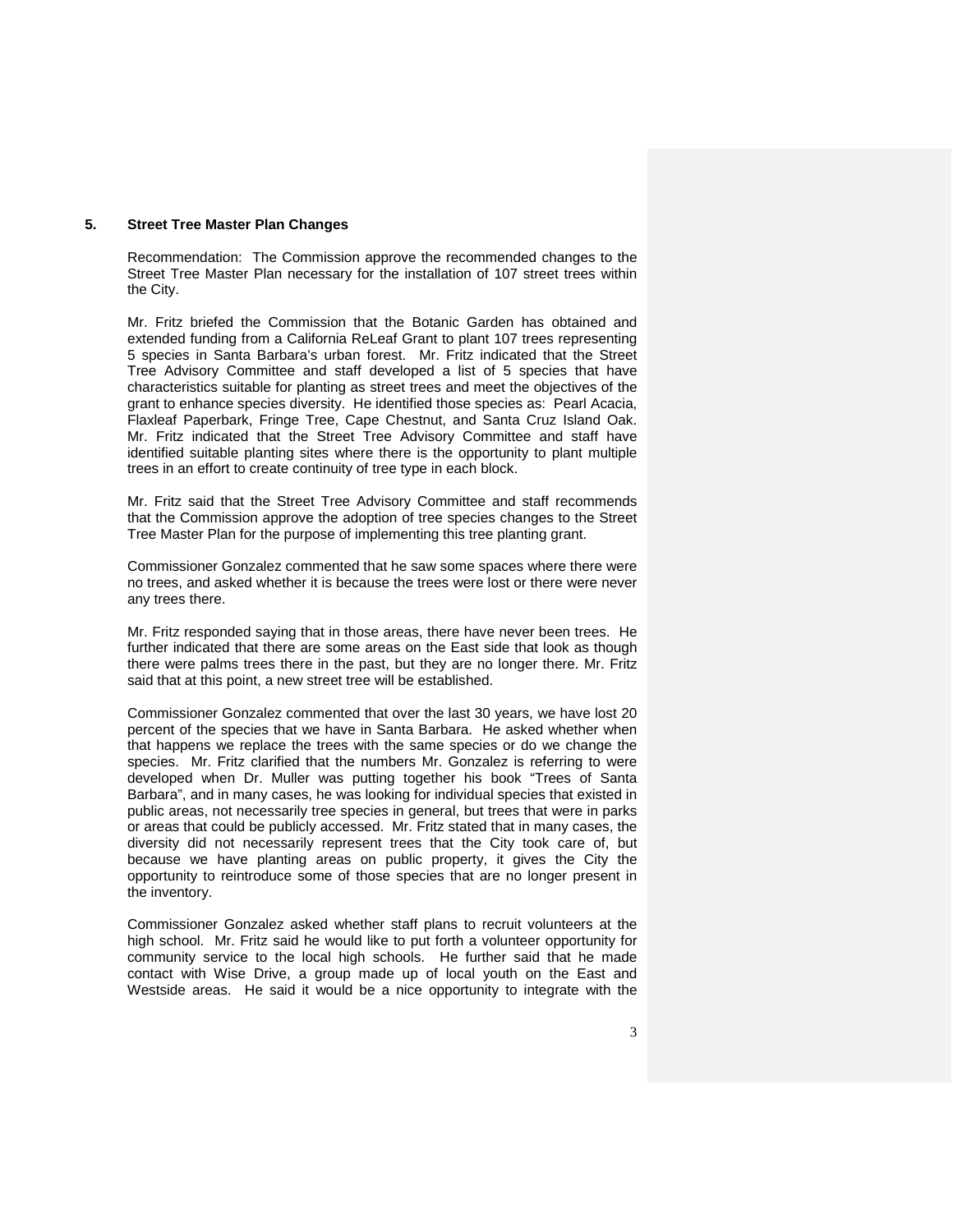people who live in those areas and try to get buy-in and ownership of the trees in those particular areas that they live.

**Commissioner Longstreet moved, seconded by Commissioner Gonzalez, and passed 3/0 that the Commission concur with the recommendations of the Street Tree Advisory Committee and approve the Street Tree Master Plan changes as requested.**

**6. Street Tree Advisory Committee Recommendations – For Action (Attachments)**

Recommendation: That the Commission:

A. Approve the following Street Tree and Set Back Tree removal requests.

### SETBACK TREES

1. 318 W. Cota St. – Rosie Uribe – Araucaria heterophylla

Justification: The Committee and staff determined that removal of this tree would be in the best interest of the applicant and the neighborhood. The tree has a history of losing large limbs and dropping cones. In addition, the Committee believes that the tree will only continue to outgrow its planting area and is likely to cause further damage if allowed to remain.

**Commissioner Longstreet moved, seconded by Commissioner Gonzalez, and passed 3/0 that the Commission concur with the recommendations of the Street Tree Advisory Committee and approve the tree removal request identified in items 4A (1).**

B. Deny the following Street Tree and Setback Tree removal requests.

### STREET TREES

1. 1001 Olive St. – Ernest A. Watson – Olea europaea

Justification: The Committee and staff determined that the tree is in good health and suggested the owner prune the canopy of the Monterey Pine located in the front yard setback. The Committee recommends that the applicant remove large branches from the Monterey pine to increase light transfer and allow the Olive tree to grow in a more vertical manner.

Mr. Michael Watson said the tree is a hazard to the community in the fact that it has been grafted. He said it is prolific and deposits fruit on the street and public sidewalk creating a significant trip and fall hazard. He urged the Commission to approve the removal of the tree.

Mr. Fritz responded saying that Mr. Watson is correct in the sense that staff did place a placard on the tree that the tree is being reviewed by the Commission.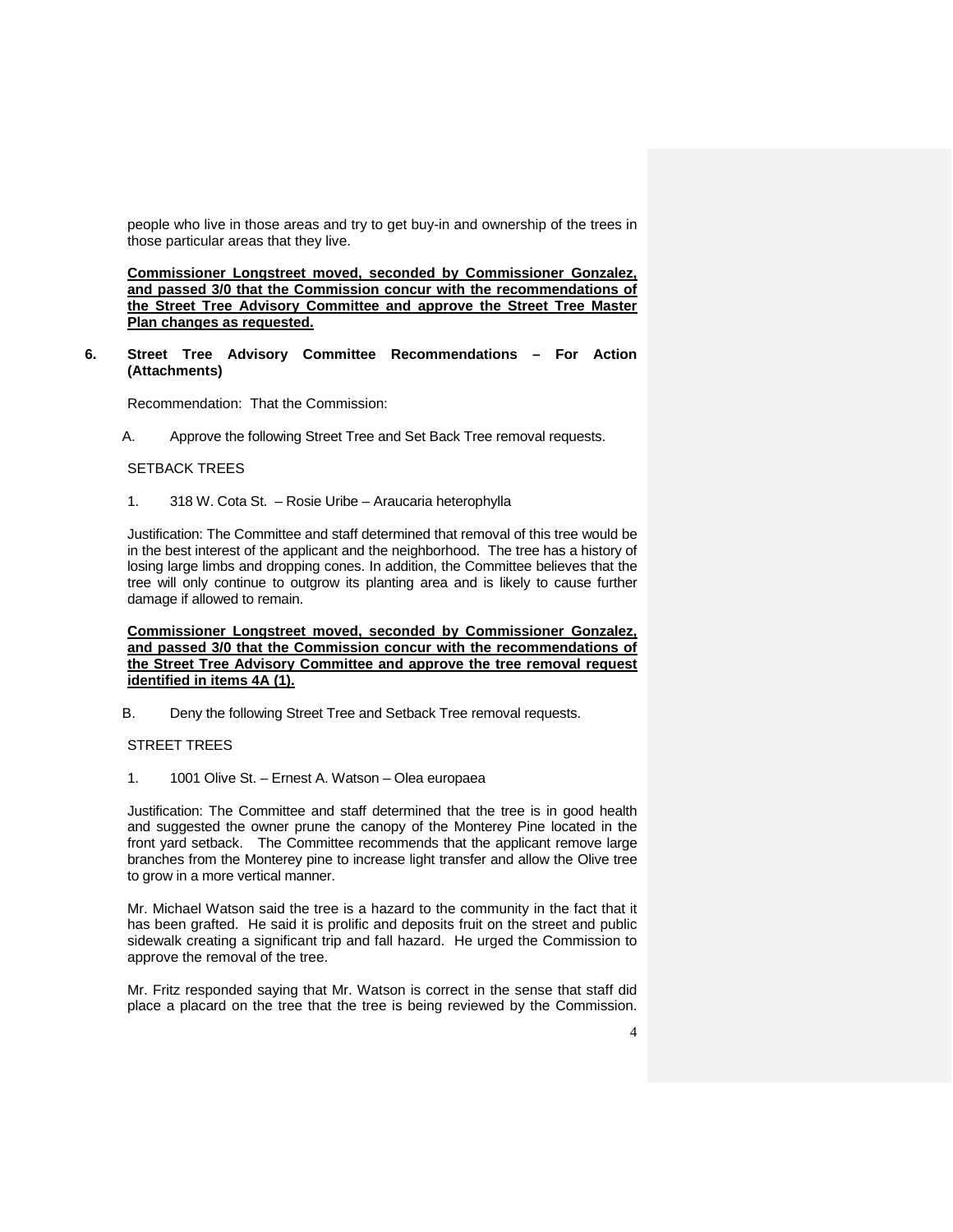He said that the placard identified the reasons the applicant asked to have the tree removed. Mr. Fritz said the tree is quite healthy and because of this it is prolific during the fruiting season.

**Commissioner Longstreet moved, seconded by Commissioner Gonzalez, and passed 3/0 that the Commission concur with the recommendations of the Street Tree Advisory Committee and deny the tree removal request identified in items 4B (1) because the olive trees are important historic trees.**

2. 15 W. Junipero St. – Patricia Ruja – Washingtonia robusta

Justification: The Committee and staff determined that there is no justification for removal at this time. The applicant is concerned about falling dry palm fronds. This tree has been scheduled for service at which time the accumulation of fronds will be removed.

**Commissioner Gonzalez moved, seconded by Chair Forsell, and passed 3/0 that the Commission concur with the recommendations of the Street Tree Advisory Committee and deny the tree removal request identified in items 4B (2)**

3. 211 & 215 W. De La Guerra St. – Mary A. Williams – Syagrus romanzoffianum

Justification: The Committee and staff determined that the trees are healthy. There is no indication that these palms are prone to failure or that they present a clear danger to the public or property. The City maintains approximately 2000 Queen Palms and the incidence of tree failure is not common.

Ms. Mary Williams addressed the Commission urging them to approve the removal of the two queen palms on her property because they are in danger of falling. She said she wants her concerns to be made a part of public record.

Mr. Fritz responded saying that the City has approximately 2,000 Queen Palms. He said to make a statement that Queen Palms are a tree that regularly falls is incorrect. Mr. Fritz said the tree is inspected more regularly by the crews, which provides some reassurance.

**Commissioner Longstreet moved, seconded by Commissioner Gonzalez, and passed 3/0 that the Commission concur with the recommendations of the Street Tree Advisory Committee and deny the tree removal request identified in items 4B (3)**

# SETBACK TREES

4. 3 S. Soledad St. – Jose A. Peralta Sr. – Phoenix canariensis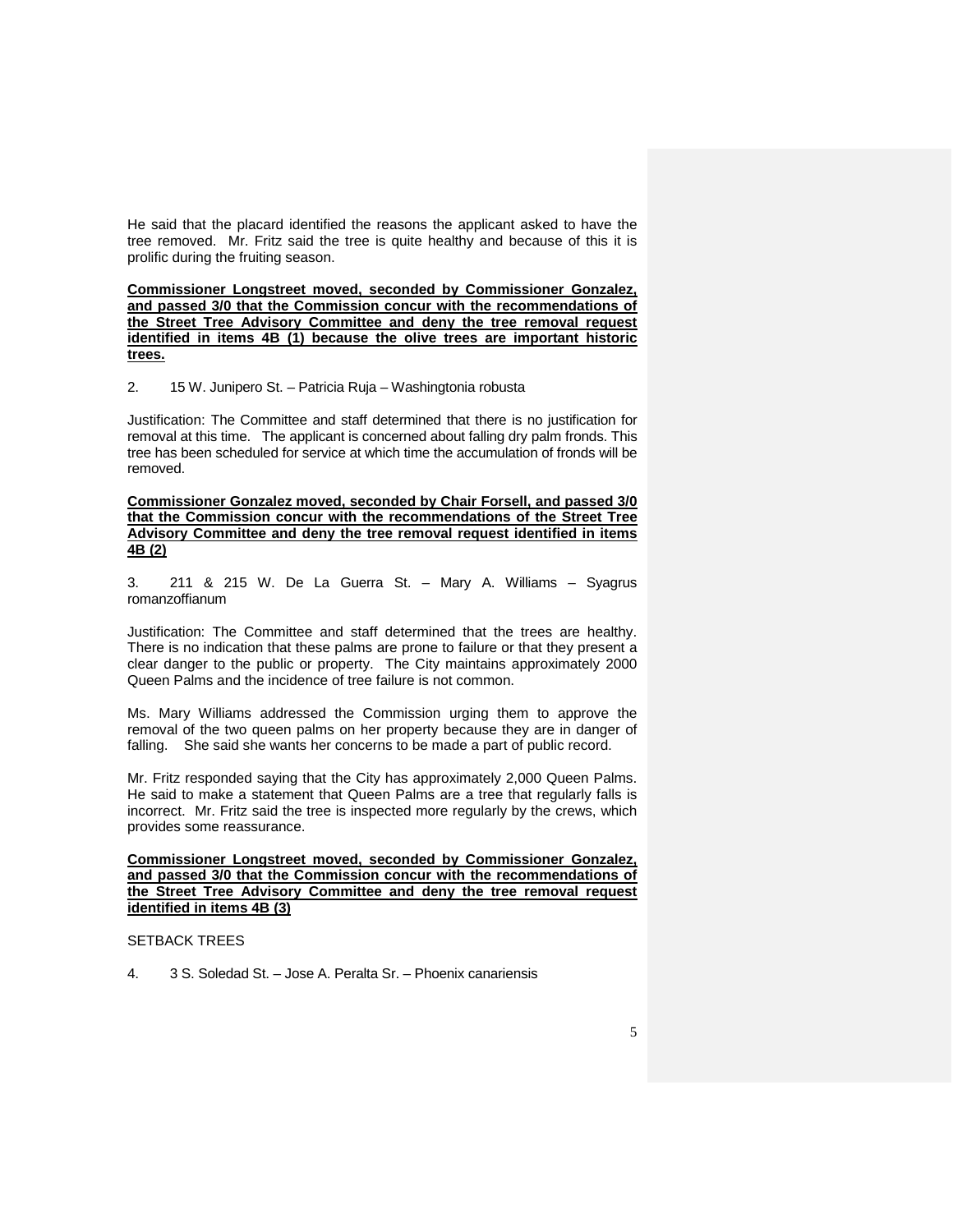Justification: The Committee and staff determined that the tree was healthy, that it provides significant bird habitat and that it represents a skyline tree in the area. The Committee recommends that the applicant maintain the tree on a more frequent basis to ensure that fronds do not continue falling.

Commissioner Longstreet asked whether there was interference with the electrical lines. Mr.Fritz responded saying that the interference came from the proximity of the tree to the lines. He said that Edison has been pruning that tree for the last ten years. Mr. Fritz said that the tree is going to grow beyond the electrical hazard.

**Commissioner Longstreet moved, seconded by Commissioner Gonzalez, and passed 3/0 that the Commission concur with the recommendations of the Street Tree Advisory Committee and deny the tree removal request identified in items 4B (4)**

### **ADMINISTRATIVE AND STAFF REPORTS**

# **7. Afterschool Clubs**

Ms. Brown acknowledged Kevin Buchanan's contributions to the City of Santa Barbara and stated that he would be leaving City service on March 16<sup>th</sup>. She said Keven is going to work for the City of Burlingame.

Ms. Brown, Mr. Buchanan, and Ms. Wilkin, provided a presentation on The Afterschool Opportunities for Kids (A-OK) Clubs program.

Commissioner Longstreet commented that the program is a great idea because it plays on the strengths of the staff members, has a creative component, and gives the kids something different to do.

Vice-Chair Forsell commented that financing the program has been problematic in the past, but it seems to be in good shape at this time.

Ms. Rapp commented that it is rewarding to see staff come forward with ways to improve the service the Department provides to the community, the parents, families, and the children in the City's afterschool programs. She said the success of the program is due to the efforts of staff. Ms. Rapp thanked Mr. Buchanan who has brought up the service quality of the Afterschool Programs to the quality program it is today.

Vice Chair Forsell thanked Kevin Buchanan for his hard work and wished him well.

Commissioner Longstreet commented on the importance of afterschool programs in prevention. She said that the programs have truly paid off for the City and add value to the lives of our children.

### **8. Teen Center Update**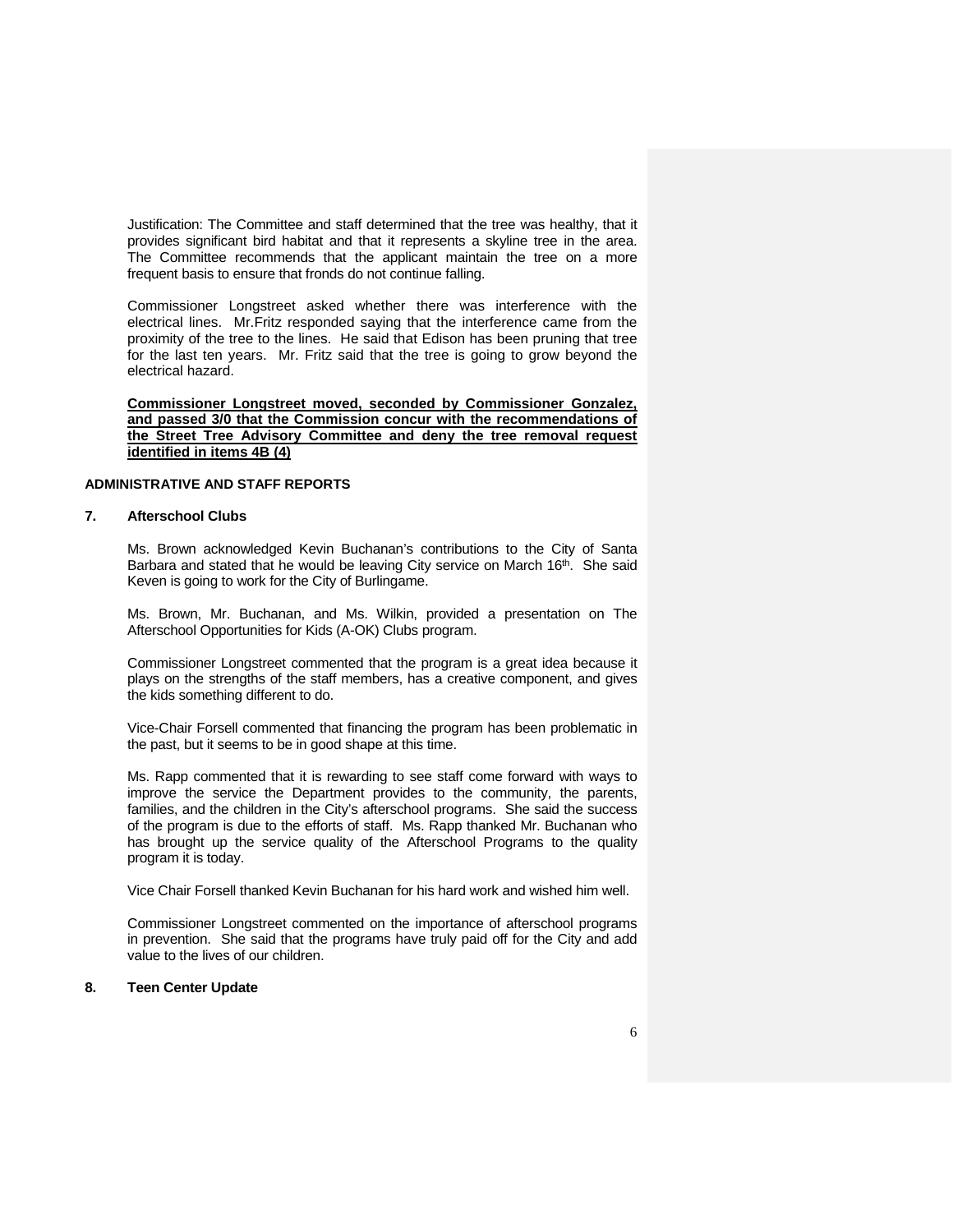Ms. Susan Young provided the Commission with a report on the status of the Teen Center Project and Grand Opening events.

# **9. Integrated Pest Management Annual Report – For Action (Attachment)**

Mr. Escobar provided the Commission with the Integrated Pest Management (IPM) 2006 Annual Report. He said that the Commission is being asked to accept the IPM 2006 Annual Report and recommend approval to City Council.

Commissioner Longstreet commented that it is interesting to look at the program over the years. She said it is nice to see that there is a balance of use and hopefully more green materials will be developed so we do not have to use the yellow or red materials.

Vice Chair Forsell made positive comments that the IPM Advisory Committee and the Airport Commission unanimously approved the IPM Report. He said it says a lot about the report. He thanked everyone who has helped get the IPM Program implemented over the years.

**Ms. Rapp said that in both instances where there was a need to use an increased amount of yellow materials and red materials for the mosquitoes and increased rodent problem at the airport, both of those instances were public safety and public health issues. She stated that all of the departments are committed to using green materials, but when it is necessary for public safety, the right thing needs to be done in a timely manner, which is what occurred this year.**

**Commissioner Longstreet moved, seconded by Commissioner Gonzalez, and passed 3/0 that the Commission make accept the Integrated Pest Management (IPM) 2006 Annual Report and recommend approval to City Council.**

**OLD BUSINESS - None**

# **NEW BUSINESS**

### **10. Advisory Committee Appointments**

Recommendation**:** That the Commission:

A. Consider the application of Lu Gilbert, incumbent, and make one appointment to the Active Adults Advisory Committee;

**Commissioner Longstreet moved, seconded by Commissioner Gonzalez, and passed 3/0 that the Commission re-appoint Lu Gilbert, representing the community at large, to the Active Adults Advisory Committee for a term ending December 31, 2008.**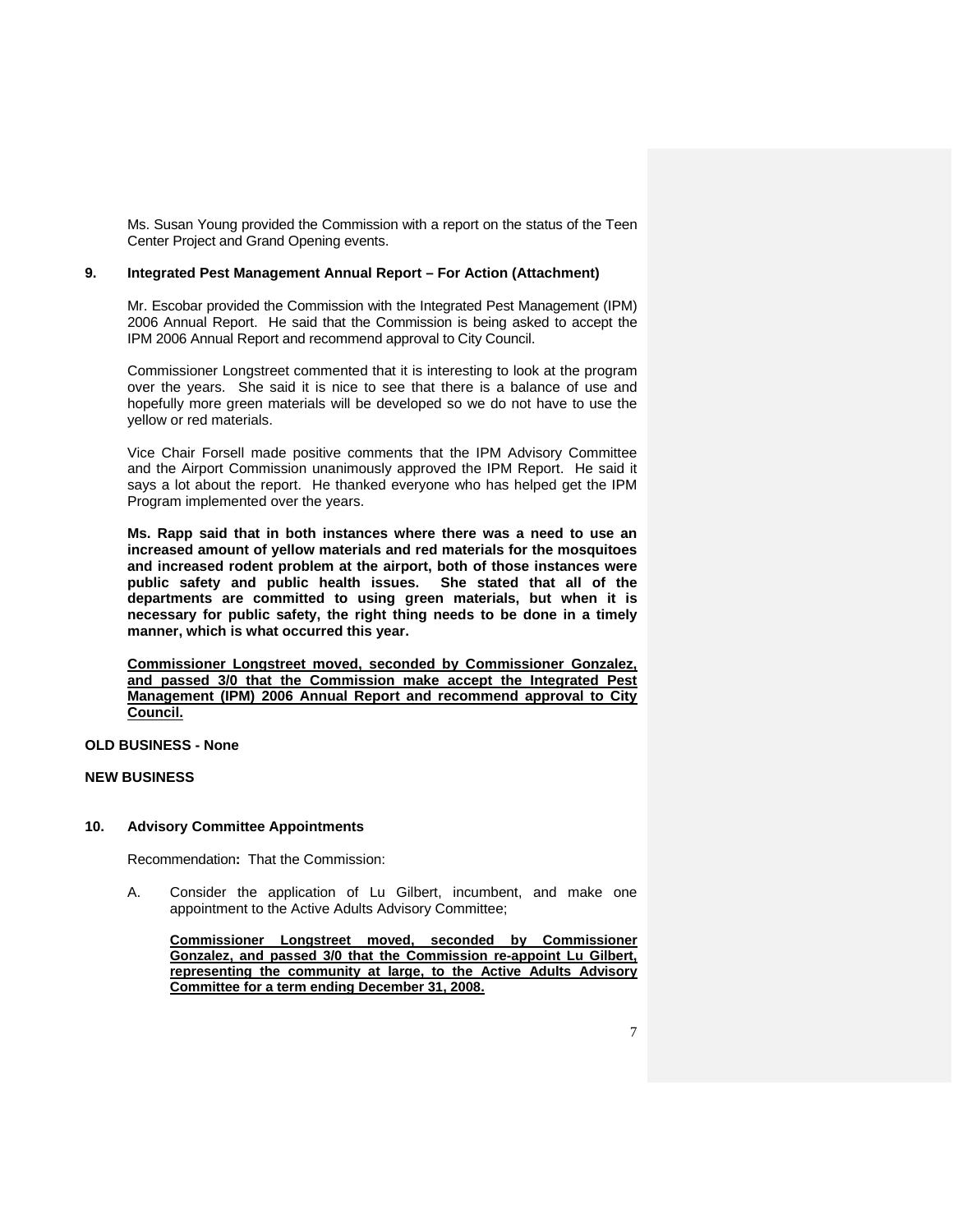B. Consider the application of Carol Bornstein, incumbent, and make one appointment to the Street Tree Advisory Committee; and

**Commissioner Longstreet moved, seconded by Commissioner Gonzalez, and passed 3/0 that the Commission re-appoint Carol Bornstein, representing the community at large, to the Street Tree Advisory Committee for a term ending December 31, 2008.**

C. Consider the application of Cricket Wood, incumbent, and make one appointment to the Douglas Family Preserve Technical Advisory Committee

**Commissioner Longstreet moved, seconded by Commissioner Gonzalez, and passed 3/0 that the Commission re-appoint Cricket Wood, representing the community at large, to the Douglas Family Preserve Technical Advisory Committee, for a term ending December 31, 2008.**

### **11. Cabrillo Boulevard Bridge Replacement Project – For Action**

Mr. Harold Hill, Project Manager, Pubic Works Department, provided the Commission with a presentation on the Cabrillo Boulevard Bridge Replacement Project. He said that staff is requesting the Commission make comments on the project prior to the item being scheduled before the Planning Commission on March 15<sup>th</sup>.

Commissioner Longstreet asked whether the work will occur 24 hours a day, 7 days a week, or will the work occur only during specific times. Mr. Hill responded saying that the operations will occur only during the daytime, as they are strictly limited to creating noise. He said that 10:00 p.m. is the absolute latest they would be able to work. Mr. Hill further stated that they will work during the weekdays.

Vice-Chair Forsell asked how pile driving noise would be mitigated. Mr. Hill responded saying that one of the recommendations is that a crane be put beside the pile driving unit that actually raises a hood around the driving mechanism, so it does not project outside of the area, and there would be a sound absorbing blanket inside that hood, and it is recommended that there be eight-foot high plywood walls with a four-foot hood that will deflect the sound, to protect the pedestrians.

#### Commission Comments

Commissioner Longstreet commented that the Creeks Advisory Committee brought up that on the north corner of State and Cabrillo where there is a little more opportunity for planting at the Lagoon site, that consideration be given to planning shade trees, which would positively affect the temperature of the lagoon. She further said that the Creeks Advisory Committee was pleased that with some of the setbacks and sloping, but water temperature is a major issue.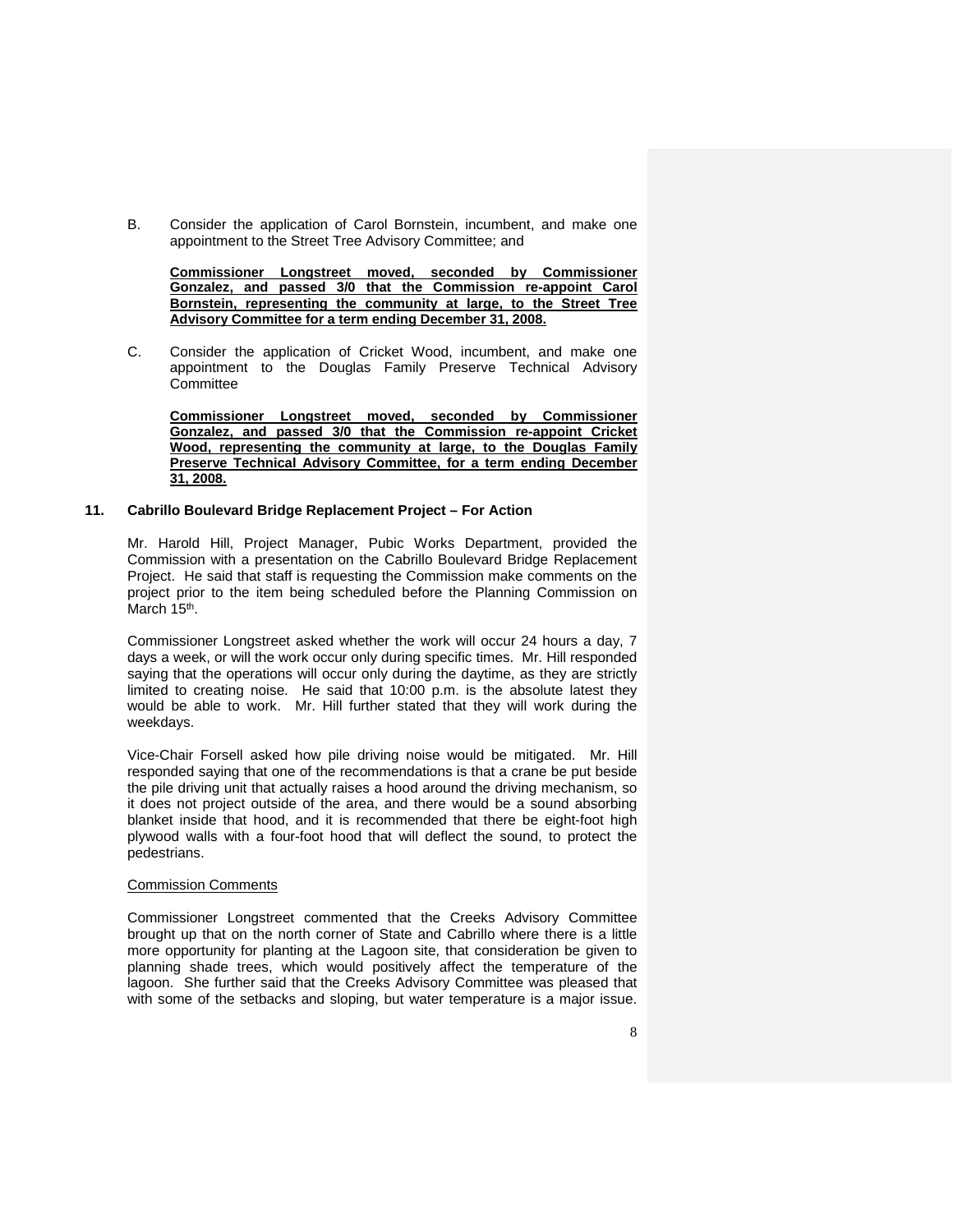Ms. Longstreet said the Advisory Committee was happy about the new landscaping on the south side where there is going to be more riparian plantings. She said that another positive is that there will be a gain in sidewalk area on the north side of the bridge. Ms. Longstreet said it is very important that walkabilty be gained in that area, and if there is a way to put trees in that area, it will positively affect the walkability in that area.

Commissioner Longstreet indicated that the Creeks Advisory Committee discussed whether there was a way for the City to have less disruption in the area with respect to the building on Lower State Street. She said their preference was for the work to be coordinated to have less disruption. Ms. Longstreet further indicated that the Advisory Committee discussed the safety of the lagoon area and that the project should positively impact that.

Vice Chair Forsell asked what the purpose of and where the bridge is being made 9 feet longer. Mr. Hill responded saying that the purpose is to provide the opportunity to put new pilings in behind the existing abutments, and then the existing abutments would be removed, which is less intrusive to the stream itself.

Vice Chair Forsell asked when the Cabrillo project will begin and whether it will conflict with this one. Ms. Rapp said staff hopes the project will begin in the fall, and it will be completed about the time this project begins. Ms. Rapp asked Mr. Hill what the total time the area around the bridge would be closed or impacted. Mr. Hill said approximately 21 months. Ms. Rapp said that the Creeks Advisory Committee discussed whether the entire area could be closed allowing all work to be done in a shorter amount of time, but she did not know what the outcome of that discussion was. Mr. Hill said that is possible to complete it in a shorter amount of time, if staff finds it is feasible to completely close Cabrillo Boulevard, to complete it in one construction season. He said that would mean it would need to be closed in the fall of 2008, and they would have to take a look at the environmental documents, if significant changes are made. He said if there is no flaw in closing it and trying to do it in one season, it could start in the fall of 2008 and end at the end of 2009.

Ms. Rapp commented that there have been general concerns expressed by the hotel and lodging folks about the amount of construction on the east side of Cabrillo and lower State Street, and the disruption, impact to tourism, access to the beaches and park facilities, etc.

Vice Chair Forsell commented that it does not look like many of the artists will be the displaced because of the project. He asked if there is a plan to take the ones who would be affected and give them a spot at the far end at the bath house. Ms. Cook responded saying that the staging area has been reduced, which has limited the artists being displaced. She said there are about 18 artists who will be displaced, but there is a plan to accommodate everyone.

Vice Chair Forsell asked where the 1,800 sq feet of turf that will be lost in Chase Palm Park. Mr. Hill highlighted that for Mr. Forsell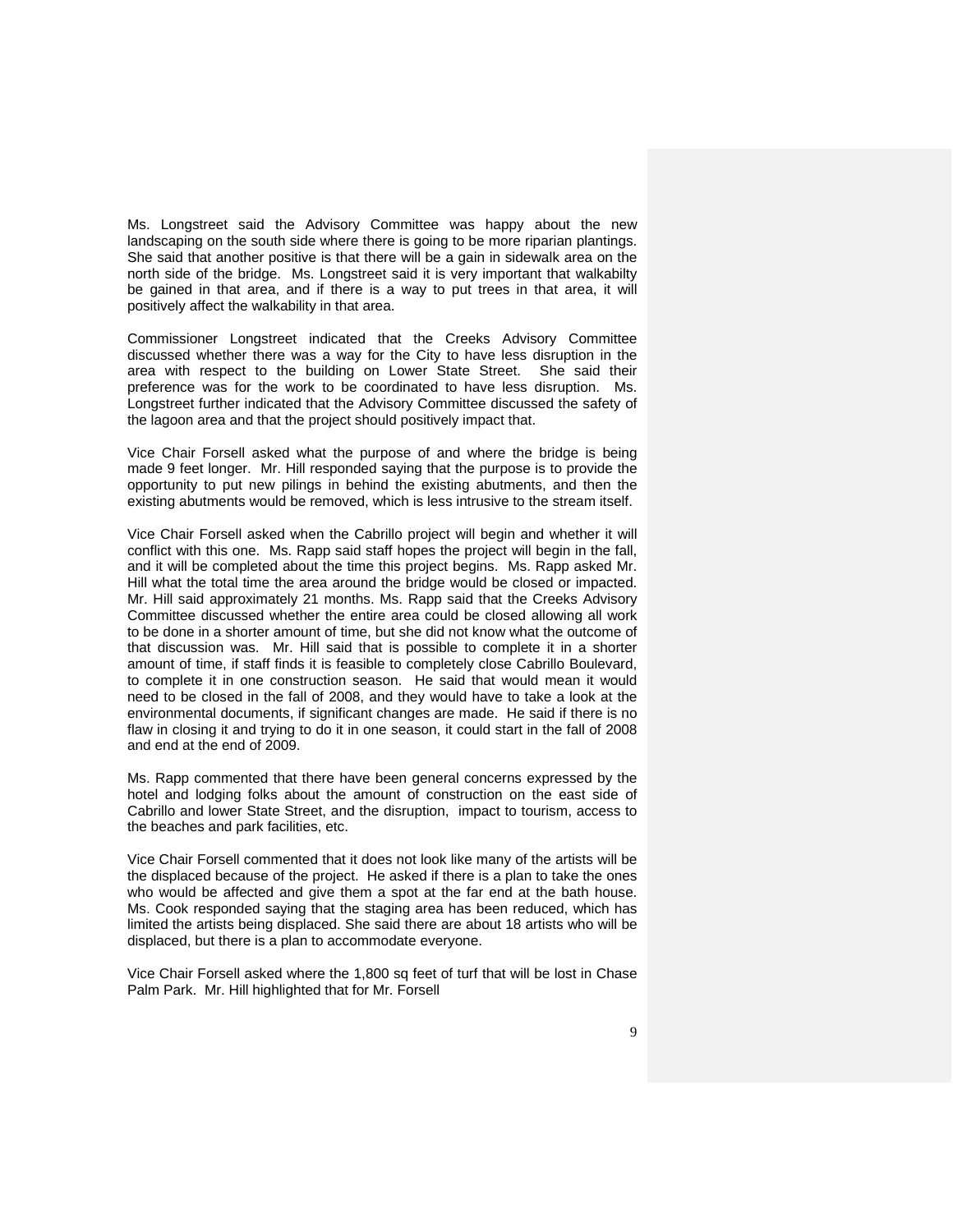Ms. Rapp expressed appreciation to Mr. Hill for his outreach to the Arts and Crafts Show members. She stated that the project has a significant impact to the community in general, but staff is working with Mr. Hill to attempt to mitigate that impact.

Commissioner Longstreet said that we really do not have a choice; the bridge needs to be replaced.

### Public Comment

Marilyn Loperfido, Arts & Crafts Show Member, thanked Mr. Hill and his staff for his efforts in working with the Arts & Craft Show members. *She said she understands that the project cannot be put off. Ms. Loperfido said that she cannot underscore enough, if we break it down in months, if looks like they will not be affected, but in fact, Cabrillo Boulevard is going to be like a war zone for the next three years. She said that the project will have a significant impact; people tend to avoid construction projects. Ms. Loperfido said that Mr. Hill has mentioned that there are some mitigating funds that are available for advertising to get the the public down there, and that needs to be kep in mind. She said that in terms of the larger picture, starting from the time that the sidewalk project starts, there are going to be serious mitigation factors they will need help with. Ms. Loperfido spoke to and strongly expressed that the project needs to include mitigation measures, signage, and monies to offset the negative impacts of the project to the Arts and Crafts Show. Ms. Loperfido said it would be helpful if staff could repeat the deadlines for the environmental impact report.*

Albert Hannon, At Large Arts & Crafts Show Advisory Committee member, asked whether the bridge has been designed yet. He asked if the Corps of Engineers would be involved. Mr. Hannon expressed concern about the quality of the sidewalk, asking whether it would match the sidewalk and median strip stating he believes it should match and be of a better quality than poured concrete.

Mr. Hill responded that the deadline for comments for the environmental period is March 28<sup>th</sup>. He said the project is in a historic district and is one of the considerations when determining the sidewalk material. Mr. Hill said that until staff knows what La Entrada Development is going to do, we are not going to be able to finish the design on the surface materials. He said that for the most part, further down, we will match what has been done historically.

Commissioner Longstreet asked that a section on the mitigation and the signage for Arts & Crafts Show be included and folded into the project.

**Commissioner Longstreet moved, seconded by Commissioner Gonzalez, and passed 3/0 that the Commission forward comments to the Planning Commission.** 

12. **Martell Appeal of Arts & Crafts Show Advisory Committee Decision to Not Take Action on Incident Involving Mr. Kennedy** 

**Formatted:** Font: Italic, Font color: Gray-80%

**Formatted:** Font: Italic, Font color: Gray-80%